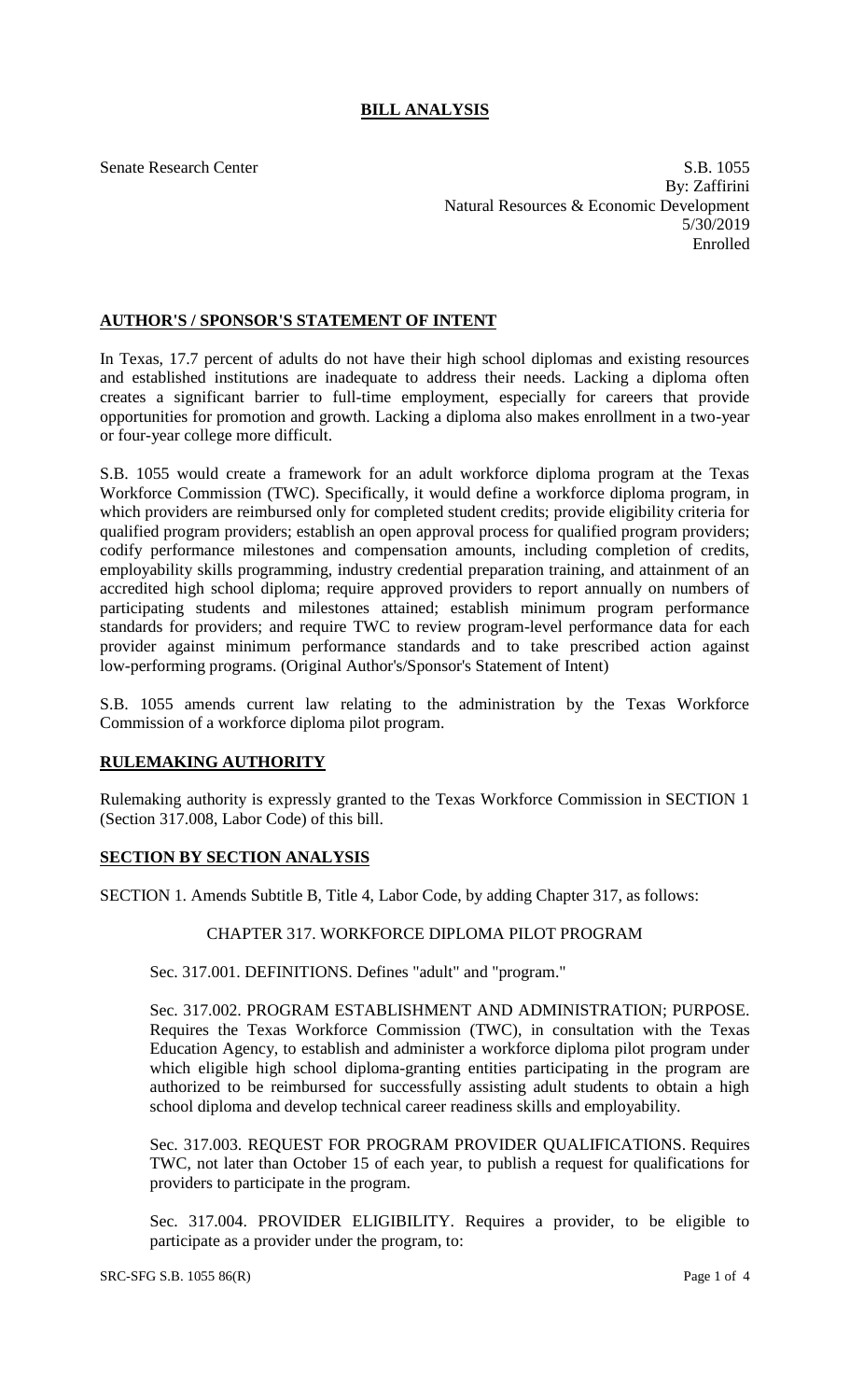- (1) apply to TWC in the manner prescribed by TWC rule;
- (2) be a public, nonprofit, or private entity that is:

(A) authorized under the Education Code or other state law to grant a high school diploma; or

(B) accredited by a regional accrediting body.

(3) have at least two years of experience providing dropout reengagement services to adult students, including recruitment, learning plan development, and proactive coaching and mentoring, leading to the obtainment of a high school diploma;

(4) be equipped to:

(A) provide academic skill intake assessment and transcript evaluations, remediation coursework in literacy and numeracy, a research-validated academic resiliency assessment and intervention, employability skills development aligned to employer needs, career pathways coursework, preparation for the attainment of industry-recognized credentials, and career placement services; and

(B) develop a learning plan that integrates academic requirements and career goals; and

(5) offer a course catalog that includes all courses necessary to meet high school graduation requirements in this state.

Sec. 317.005. PROVIDER APPROVAL; LIST OF APPROVED PROVIDERS. (a) Requires TWC, not later than November 15 of each year, to publish a list of providers approved by TWC to participate in the program during the next calendar year.

(b) Provides that an approved provider maintains approval to participate in the program during a subsequent calendar year without reapplying to TWC unless the provider is removed from the approved provider list as provided by Section 317.008.

Sec. 317.006. REIMBURSEMENT OF PROGRAM PROVIDERS FOR STUDENT ACHIEVEMENT. (a) Requires TWC, to the extent money is available for that purpose, to reimburse each approved provider participating in the program for the achievement of the following milestones by students receiving services from the provider:

(1) \$250 for the completion of a half credit;

(2) \$250 for the completion of an employability skills certification program equal to at least one credit or the equivalent;

(3) \$250 for the attainment of an industry-recognized credential requiring not more than 50 hours of training;

(4) \$500 for the attainment of an industry-recognized credential requiring at least 50 but not more than 100 hours of training;

(5) \$750 for the attainment of an industry-recognized credential requiring more than 100 hours of training; and

(6) \$1,000 for the obtainment of a high school diploma.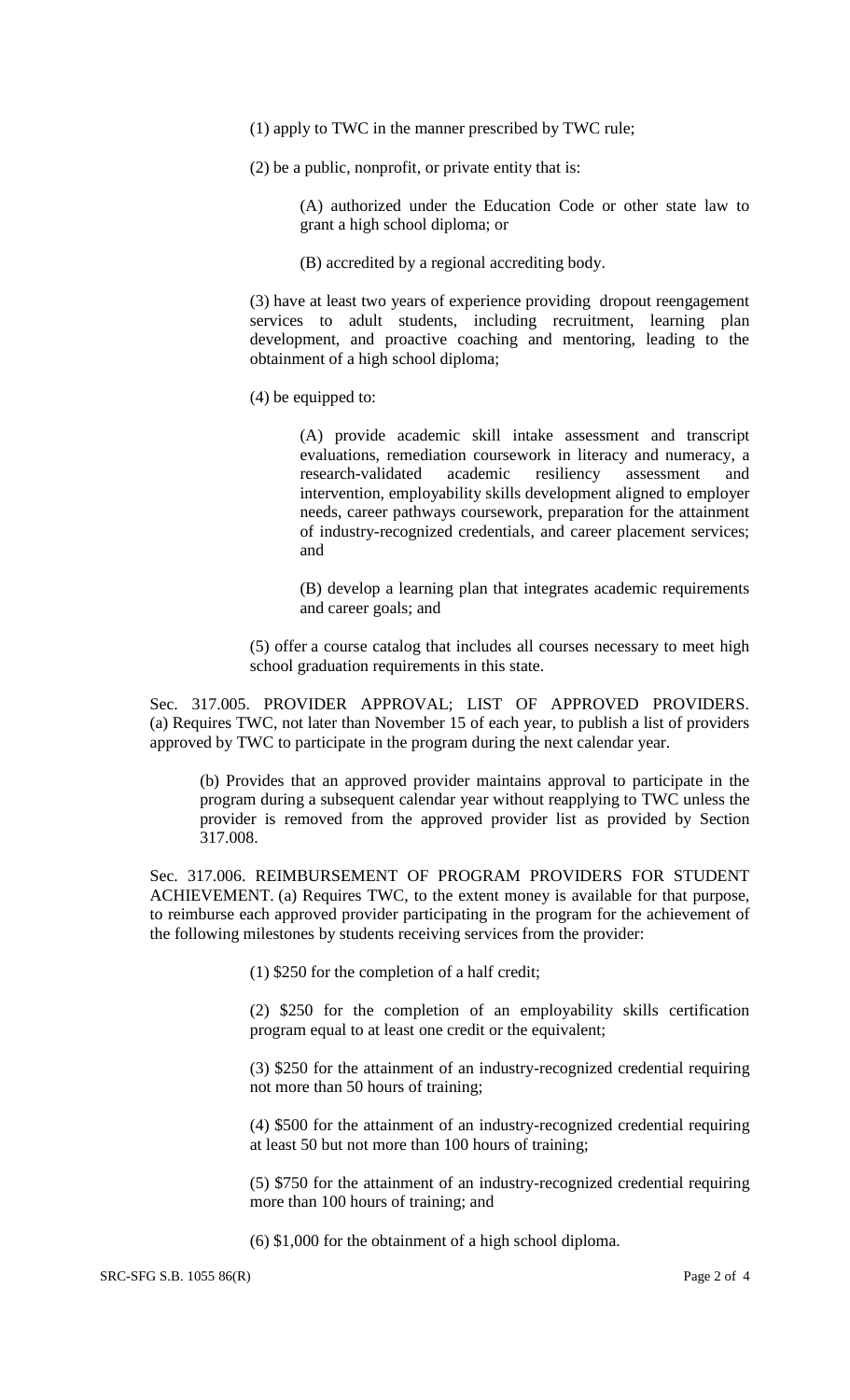(b) Requires an approved provider participating in the program, not later than the 10th calendar day of each month, to submit to TWC an invoice for the milestones achieved by the provider's students during the previous calendar month.

(c) Requires TWC to reimburse approved program providers in the order in which invoices are received by TWC until all funds available for the program are exhausted.

Sec. 317.007. ANNUAL REPORT. Requires each approved provider that participated in the program during the previous calendar year, not later than January 15 of each year, to report to TWC the following data regarding the provider's students for that year:

> (1) the number of students for which the provider received reimbursement under the program;

(2) the total number of credits earned by the students;

(3) the total number of employability skills certification programs completed by the students;

(4) the total number of industry-recognized credentials attained by the students in each of the funding tiers described by Sections 317.006(a)(3), (4), and (5); and

(5) the number of students who obtained a high school diploma.

Sec. 317.008. PROVIDER PERFORMANCE REVIEW. (a) Requires TWC by rule to prescribe minimum performance standards for providers participating in the program. Requires the minimum performance standards to include:

(1) a graduation rate of at least 50 percent; and

(2) a program cost per graduate of \$7,000 or less.

(b) Requires TWC by rule, for purposes of Subsections (a)(1) and (2), to develop formulas to make the appropriate calculations. Requires the graduation rate to be calculated one cohort year in arrears.

(c) Requires TWC to review data from each participating approved provider annually to ensure that the services offered by the provider are meeting the minimum performance standards. Requires TWC, if TWC determines that an approved provider did not meet the minimum performance standards in the previous calendar year, to place the provider on probationary status for the remainder of the current calendar year.

(d) Requires TWC to remove from the approved provider list published under Section 317.005 any provider that does not meet the minimum performance standards for two consecutive calendar years.

Sec. 371.009. REPORT. Requires TWC, not later than December 1 of each even-numbered year, to submit to the legislature a report on the effectiveness of the program. Requires TWC to include in the report a recommendation regarding whether the program should be continued, expanded, or terminated.

Sec. 317.010. EXPIRATION. Provides that this chapter expires September 1, 2025.

SECTION 2. Provides that TWC is required to implement a provision of this Act only if the legislature appropriates money specifically for that purpose. Authorizes, but does not require,